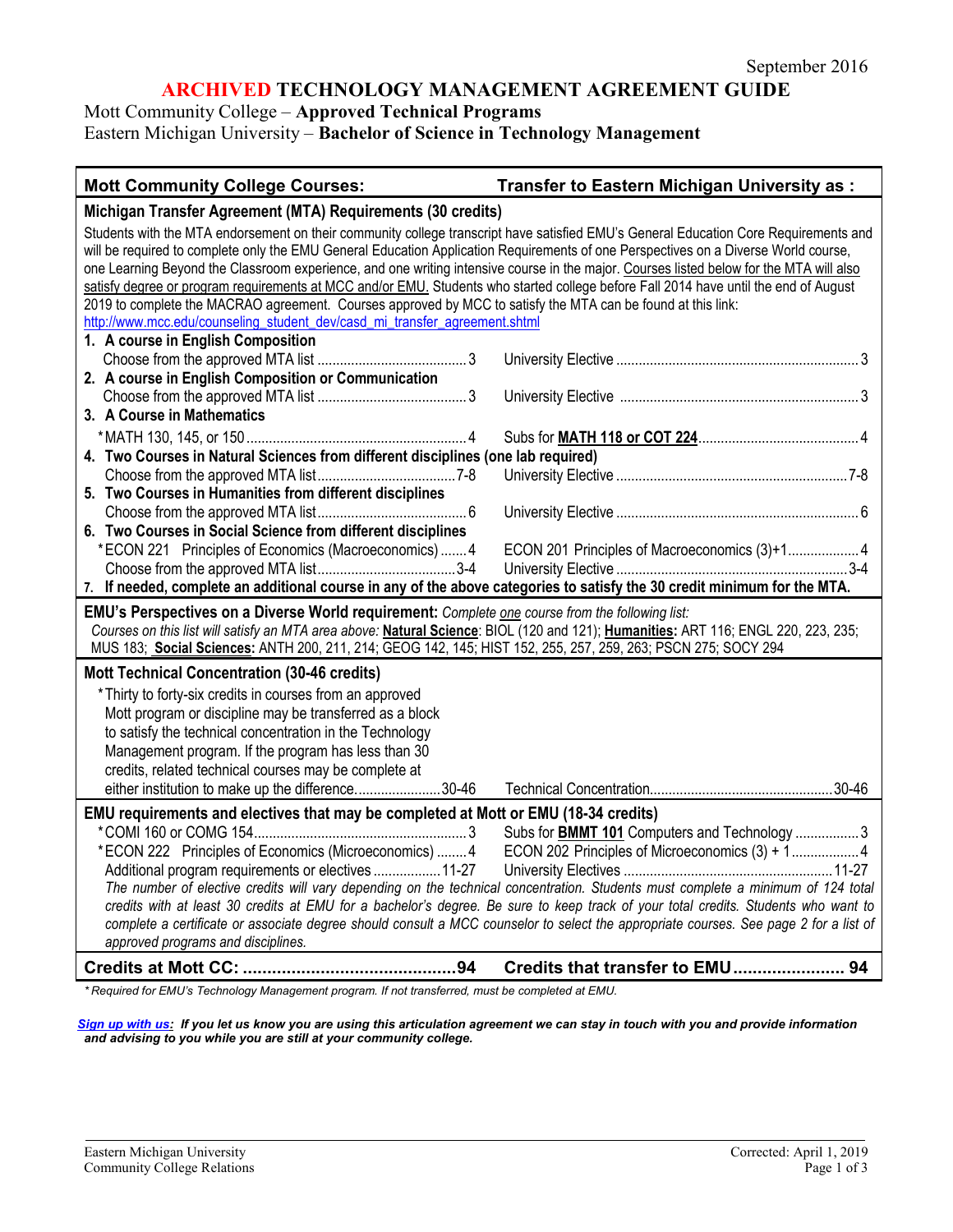# **ARCHIVED TECHNOLOGY MANAGEMENT AGREEMENT GUIDE**

Mott Community College – **Approved Technical Programs**

Eastern Michigan University – **Bachelor of Science in Technology Management**

| <b>Completion of EMU's Technology Management</b>                                                                                                                                                                                                                                                                                                                                                                                                                                                                                                                                                                                                                                                                                                                                                                                                                                                                                                                                                                                                                                                                                                                                                                                                                                                                                                                                                                                                                                                                                                                                                                                                                                                                                                                                                                                                                                                                                                                                                                                                                                                                                  |                                                                                                                                                                                                                                                                                                                                                                                                                                                                                                                                                                                                                                                                                                                                                                                                                                                                                                                                                                                                                                                                                                                                                                                              |
|-----------------------------------------------------------------------------------------------------------------------------------------------------------------------------------------------------------------------------------------------------------------------------------------------------------------------------------------------------------------------------------------------------------------------------------------------------------------------------------------------------------------------------------------------------------------------------------------------------------------------------------------------------------------------------------------------------------------------------------------------------------------------------------------------------------------------------------------------------------------------------------------------------------------------------------------------------------------------------------------------------------------------------------------------------------------------------------------------------------------------------------------------------------------------------------------------------------------------------------------------------------------------------------------------------------------------------------------------------------------------------------------------------------------------------------------------------------------------------------------------------------------------------------------------------------------------------------------------------------------------------------------------------------------------------------------------------------------------------------------------------------------------------------------------------------------------------------------------------------------------------------------------------------------------------------------------------------------------------------------------------------------------------------------------------------------------------------------------------------------------------------|----------------------------------------------------------------------------------------------------------------------------------------------------------------------------------------------------------------------------------------------------------------------------------------------------------------------------------------------------------------------------------------------------------------------------------------------------------------------------------------------------------------------------------------------------------------------------------------------------------------------------------------------------------------------------------------------------------------------------------------------------------------------------------------------------------------------------------------------------------------------------------------------------------------------------------------------------------------------------------------------------------------------------------------------------------------------------------------------------------------------------------------------------------------------------------------------|
| <b>Program</b>                                                                                                                                                                                                                                                                                                                                                                                                                                                                                                                                                                                                                                                                                                                                                                                                                                                                                                                                                                                                                                                                                                                                                                                                                                                                                                                                                                                                                                                                                                                                                                                                                                                                                                                                                                                                                                                                                                                                                                                                                                                                                                                    |                                                                                                                                                                                                                                                                                                                                                                                                                                                                                                                                                                                                                                                                                                                                                                                                                                                                                                                                                                                                                                                                                                                                                                                              |
| $(30-33 \text{ credits})$<br><b>Major Requirements</b><br><b>Core Courses (18 credits)</b><br>TM 212 Management of Technological Change 3<br>TM 311 Information Technology Mgmt & Organizations  3<br><sup>1</sup> TM 314W Sociotechnical Systems Appr to Proc Impr  3<br>TM 415<br>Senior Seminar in Technology Management  3<br><b>Technology Mgmt Electives (12-15 credits)</b><br>At least 3 hours at the 300/400 level must be completed.<br>Accounting for Non-business Majors (3)<br>ACC 130<br><b>ACC 240</b><br>Prin of Financial Accounting (3)<br><b>ACC 241</b><br>Prin of Managerial Accounting (3)<br><b>ACC 358</b><br>Analysis of Financial Statements (3)<br><b>FIN 350</b><br>Principles of Finance (3)<br><b>LAW 293</b><br>Legal Environment of Business (3)<br>Employment Law (3)<br>LAW 403<br>MKTG 360 Principles of Marketing (3)<br>MKTG 369 Advertising (3)<br>MKTG 473 Marketing and Product Innovation (3)<br>MGMT 384 Human Resource Management (3)<br>MGMT 386 Organizational Behavior & Theory (3)<br>MGMT 388 Intro to Entrepreneurship (3)<br><sup>1</sup> MGMT 480W Management Responsibility & Ethics (3)<br>TM 306<br>Quantitative Analysis of Sustain. Issues (3)<br>TM 308<br>Seminar in Technological Impacts (3)<br>TM 377/378/379 Special Topics (1/2/3)<br><sup>2</sup> TM 387L4 Cooperative Education (3)<br><b>TM420</b><br>Women and Technology (3)<br>TM 477/478/479 Special Topics (1/2/3)<br>TM 495<br>Technology, Values and the Future<br>$(0-3 \text{ credits})$<br><b>Additional Requirement</b><br>One LBC course or noncredit experience must be<br>completed at EMU. TM 387 Cooperative Education<br>satisfies the LBC requirement. See the program advisor<br>for other options.<br>Minimum Credits at EMU:30-33<br>Minimum Credits to Graduate: 124<br><sup>1</sup> Satisfies EMU's Writing Intensive requirement.<br><sup>2</sup> Satisfies EMU's Learning beyond the Classroom requirement.<br><b>NOTE:</b> If sufficient credits are not transferred, additional courses<br>must be completed at EMU to reach the minimum of 124 credit hours<br>required to graduate | <b>Mott CC Approved Programs</b><br>Air Conditioning Heating & Refrigeration Technology<br>Applied Technology<br>Automotive Technology<br><b>Building &amp; Construction Technology</b><br>Communications<br>CAD & Design - All options<br><b>Computer Applications Specialty</b><br><b>Computer Information Systems</b><br><b>Computer Network Engineering</b><br>Computer Occupations Technology - all options<br>Corrections<br><b>Criminal Justice</b><br><b>Culinary Arts</b><br><b>Dental Assisting</b><br>Dental Hygiene<br>Digital Technology Media Design<br>Electronic & Electronic Technology - all options<br>Electronics & Electrical Technology Robotics<br><b>Environmental Science</b><br>Fire Protection Technology<br>Food Service Management<br>Graphic Design<br>Histologic Technician<br>Industrial Technology<br><b>Marketing Management</b><br><b>Mechanical Operations Technology</b><br>Media Arts and Entertainment Technology<br>Music Technology<br>Nursing<br>Occupational Therapy Assistant<br>Photography<br><b>Physical Therapist Assistant</b><br>Radiologic Technology<br>Respiratory Therapy<br>Welding<br>Other programs approved by Program Coordinator |